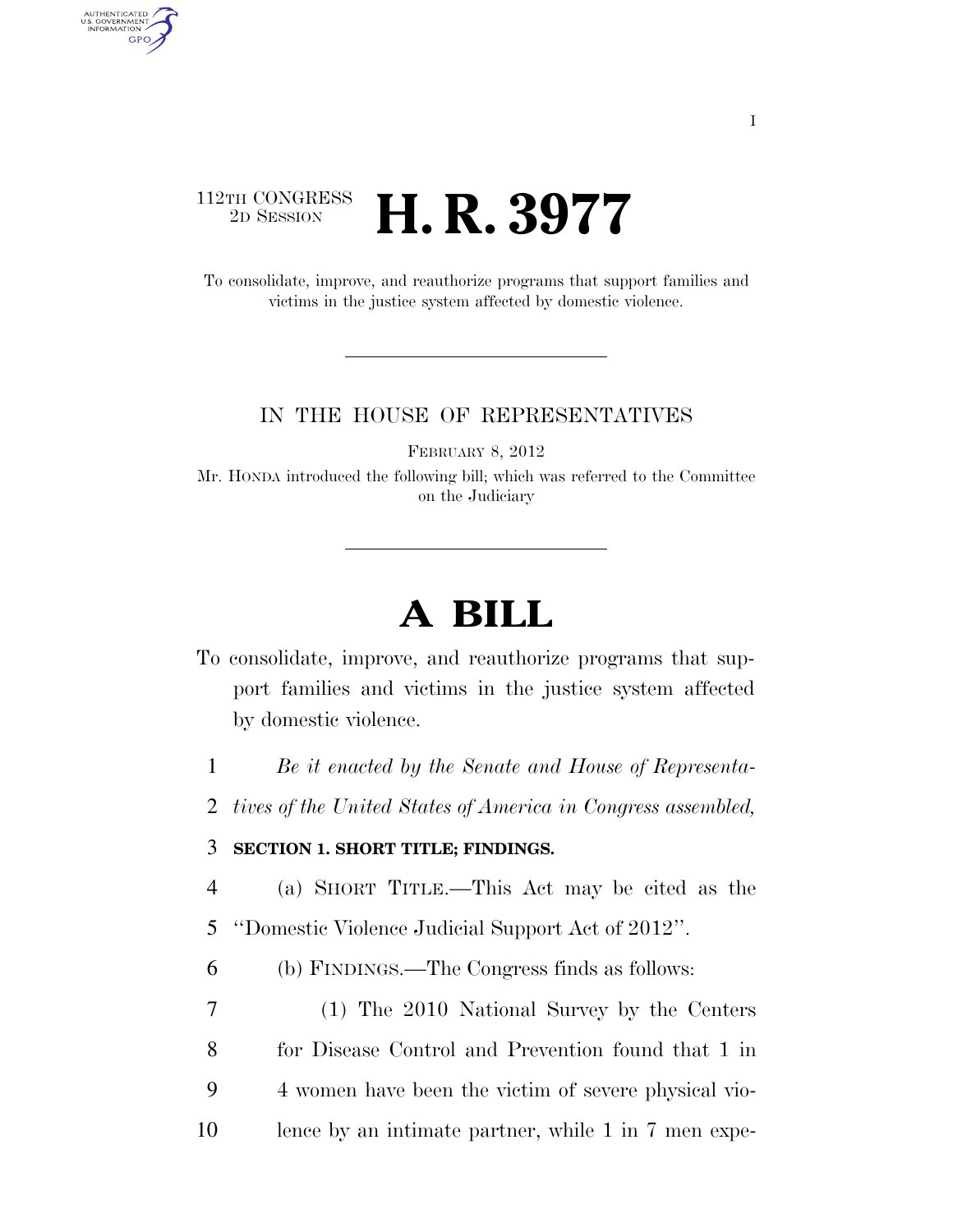rienced severe physical violence by an intimate part- ner. Female victims of intimate partner violence ex- perienced different patterns of violence than male victims. Female victims experienced multiple forms of these types of violence; male victims most often experienced physical violence.

 (2) A critical issue in domestic violence cases is the risk of continued victimization during the pre- trial period. Offenders may violate no-contact orders, further injure victims, or intimidate them. Such oc- currences highlight a critical need for efficiency in court proceedings.

 (3) Of 3,750 intimate partner violence cases filed in State courts in 16 large urban counties in 2002, children were present during the violent inci- dent in 36 percent of the cases. Of those children who were present, 60 percent directly witnessed the violence. Court collection of information and statis- tics related to children who witnessed a violent inci- dent between intimate partners assists courts in identifying children in need of services as a result of such an incident.

 (4) Domestic violence cases involving spouses and other intimate partners often entail complex processes that require careful consideration by the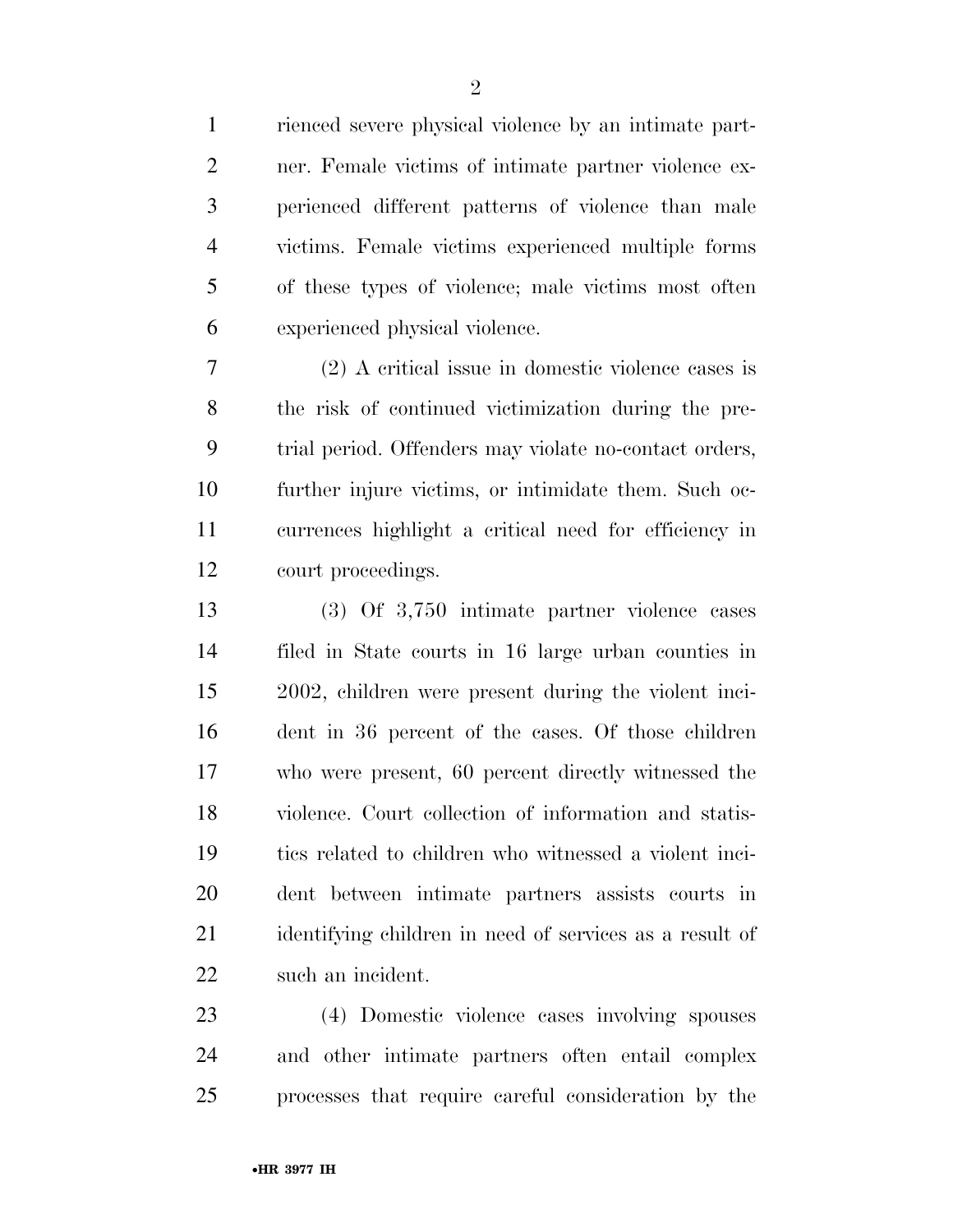criminal justice system. In the 1990s, many jurisdic- tions began to create specialized domestic violence courts for judges to ensure follow-through on cases, aid domestic violence victims, and hold offenders ac- countable, with the assistance of justice and social service agencies. By specializing in domestic violence offenses, these courts aim to process cases more effi- ciently and deliver more consistent rulings about do- mestic violence statutes. Some domestic violence courts also incorporate a stronger focus on rehabili- tation of offenders and deterrence of repeat offenses. These courts can also be more sensitive to the needs of victims and be able to direct victims to additional community resources.

 (5) One-third of violent felony defendants in State criminal courts have been charged with domes-tic violence.

 (6) Teen dating violence cases are best handled by courts who have had the training to make in- formed decisions and have the resources to make services available, on-site and in the community, in-cluding—

- 23 (A) counseling;
- (B) victim witness services;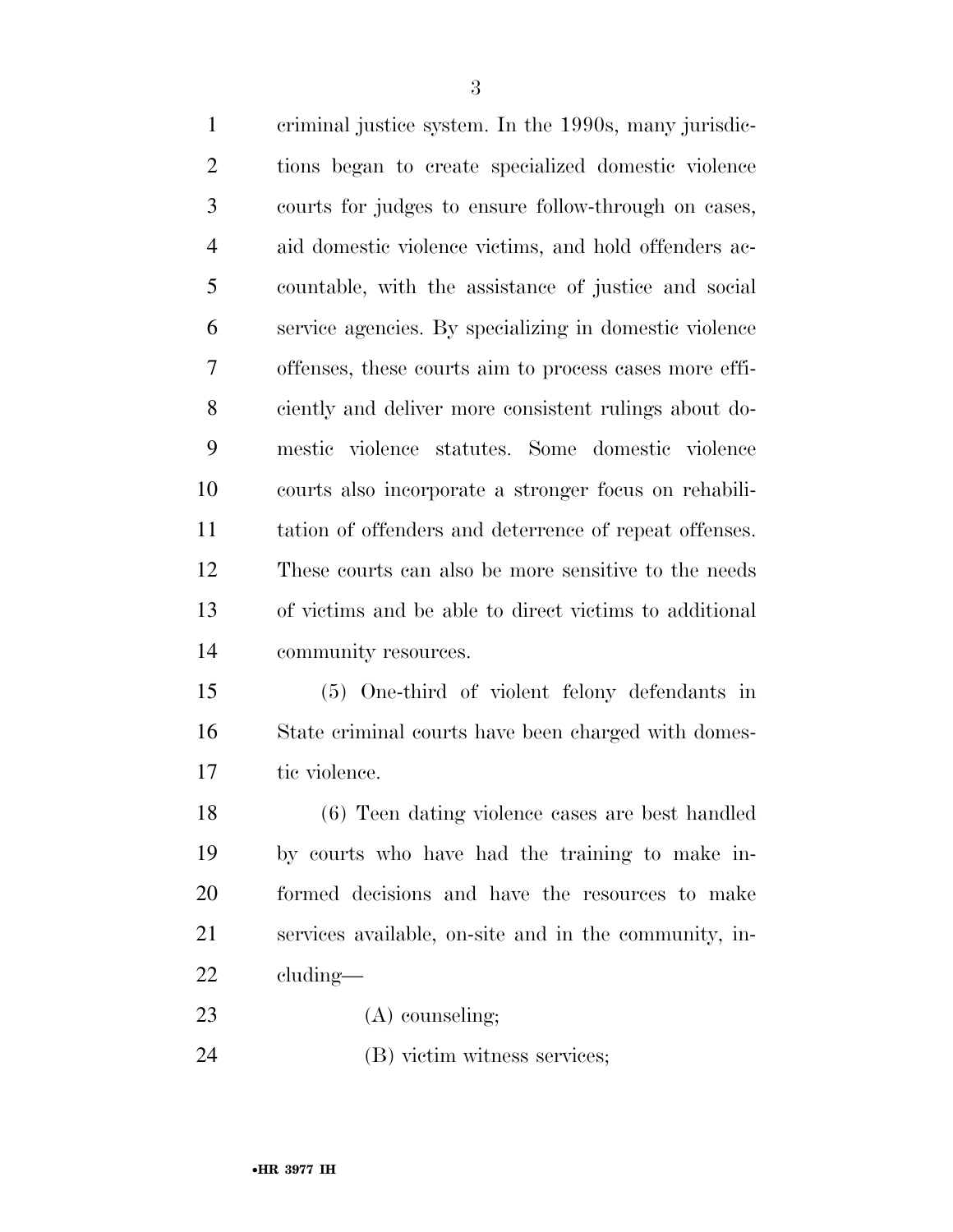| $\mathbf{1}$   | (C) assistance with civil restraining orders,         |
|----------------|-------------------------------------------------------|
| $\overline{2}$ | paternity determinations, custody and access          |
| 3              | orders, and child support orders; and                 |
| $\overline{4}$ | (D) locating other assistance needed by               |
| 5              | teen victims.                                         |
| 6              | $(7)$ There are more than 400,000 children in         |
| 7              | foster care in the United States. Congress has        |
| 8              | charged juvenile courts with oversight of child wel-  |
| 9              | fare cases. Highly trained and engaged judges fo-     |
| 10             | cused on effective case oversight and system reform   |
| 11             | have been shown to save significant foster care costs |
| 12             | for the States.                                       |
| 13             | $(8)$ A 2009 study by the Department of Justice       |
| 14             | found that Kentucky saved \$85,000,000 in one year    |
| 15             | through the issuance of protection orders and the re- |
| 16             | duction in violence resulting from the issuance of    |
| 17             | such orders. Examples such as this are prevalent      |
| 18             | across the Nation.                                    |
| 19             | (9) Children with a Court Appointed Special           |
| 20             | Advocate volunteer spend 7.5 months less in foster    |
| 21             | care, experience fewer out of home placements, and    |
| 22             | have significantly improved education performance,    |
| 23             | compared to their peers without a volunteer advo-     |

cate.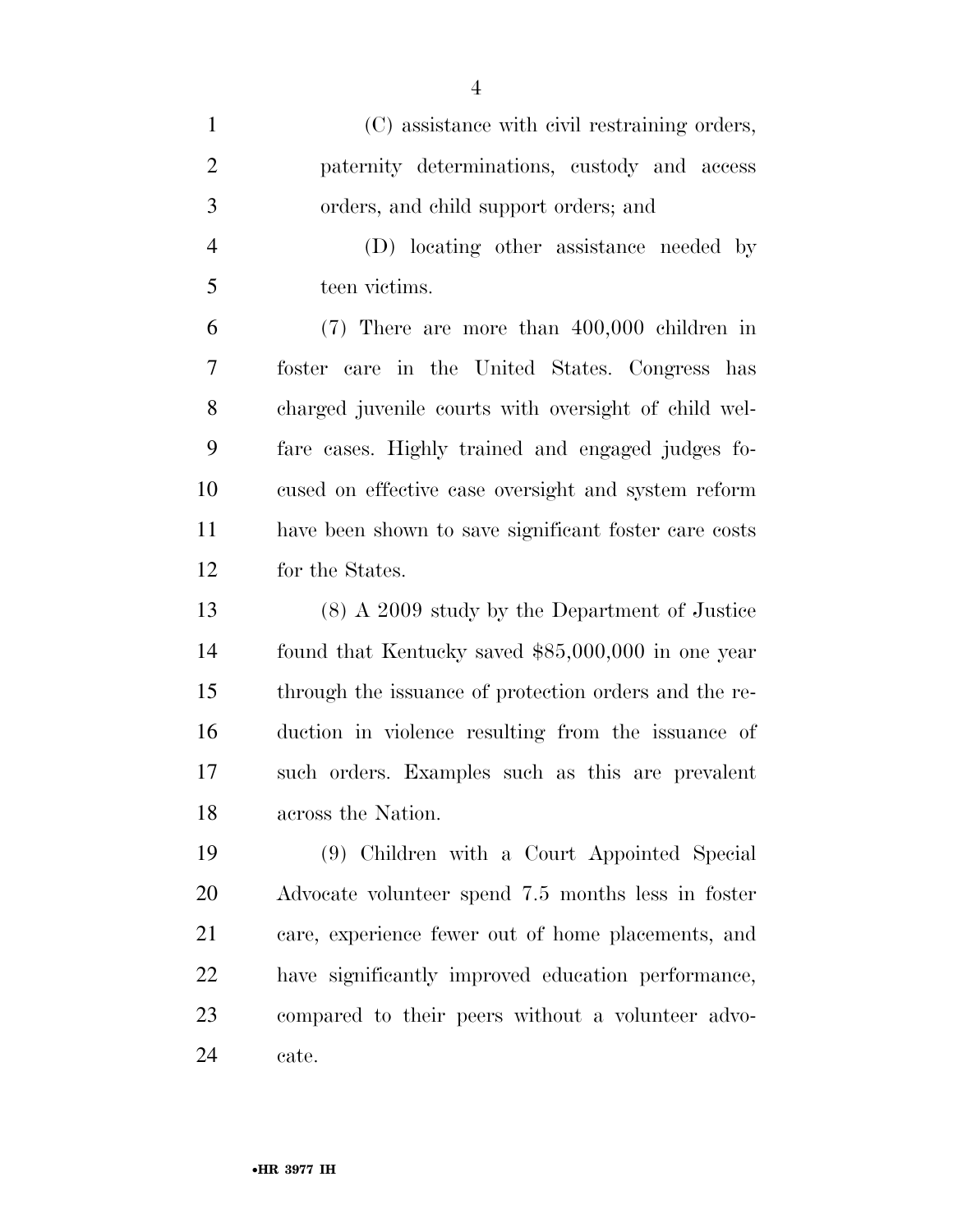(10) By reducing long-term foster care place- ments, subsequent victimization, and reentry into the foster care system, the Court Appointed Special Advocate program substantially reduces child welfare costs.

## **SEC. 2. CONSOLIDATION OF GRANTS TO SUPPORT FAMI-LIES AND VICTIMS IN THE JUSTICE SYSTEM.**

 (a) IN GENERAL.—Title III of division B of the Vic- tims of Trafficking and Violence Protection Act of 2000 (Public Law 106–386; 114 Stat. 1509) is amended by striking the section preceding section 1302 (42 U.S.C. 10420), as amended by section 306 of the Violence Against Women and Department of Justice Reauthoriza- tion Act of 2005 (Public Law 109–162; 119 Stat. 316), and inserting the following:

#### **''SEC. 1301. COURT TRAINING AND SUPERVISED VISITATION**

**IMPROVEMENTS.** 

18 "(a) IN GENERAL.—The Attorney General may make grants to States, units of local government, courts (includ- ing juvenile courts), Indian tribal governments, nonprofit organizations, legal services providers, and victim services providers to improve the response of all aspects of the civil and criminal justice system to families and victims with a history of domestic violence, dating violence, sexual as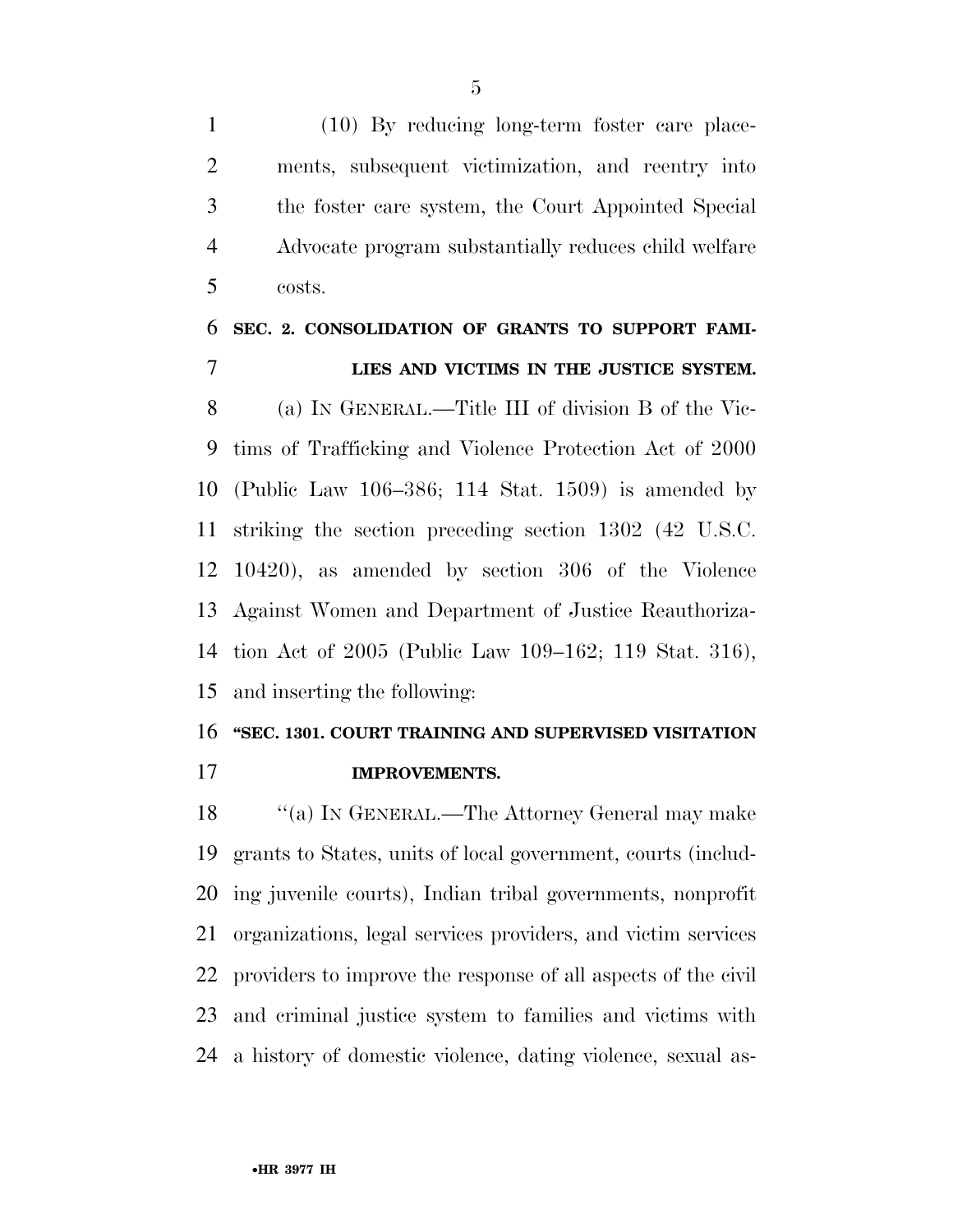sault, or stalking, or in cases involving allegations of child sexual abuse.

 ''(b) USE OF FUNDS.—A grant under this section may be used to—

5 "(1) provide supervised visitation and safe visi- tation exchange of children and youth by and be- tween parents in situations involving domestic vio- lence, dating violence, child sexual abuse, sexual as-sault, or stalking;

10 ''(2) develop and promote State, local, and trib- al legislation, policies, and best practices for improv- ing civil and criminal court functions, responses, practices, and procedures in cases involving a history of domestic violence, dating violence, sexual assault, or stalking, or in cases involving allegations of child sexual abuse, including cases in which the victim proceeds pro se;

18 ''(3) educate court-based and court-related per- sonnel (including custody evaluators and guardians ad litem) and child protective services workers on the dynamics of domestic violence, dating violence, sexual assault (including child sexual abuse), and stalking, including information on perpetrator behav- ior, evidence-based risk factors for domestic and dat-ing violence homicide, and on issues relating to the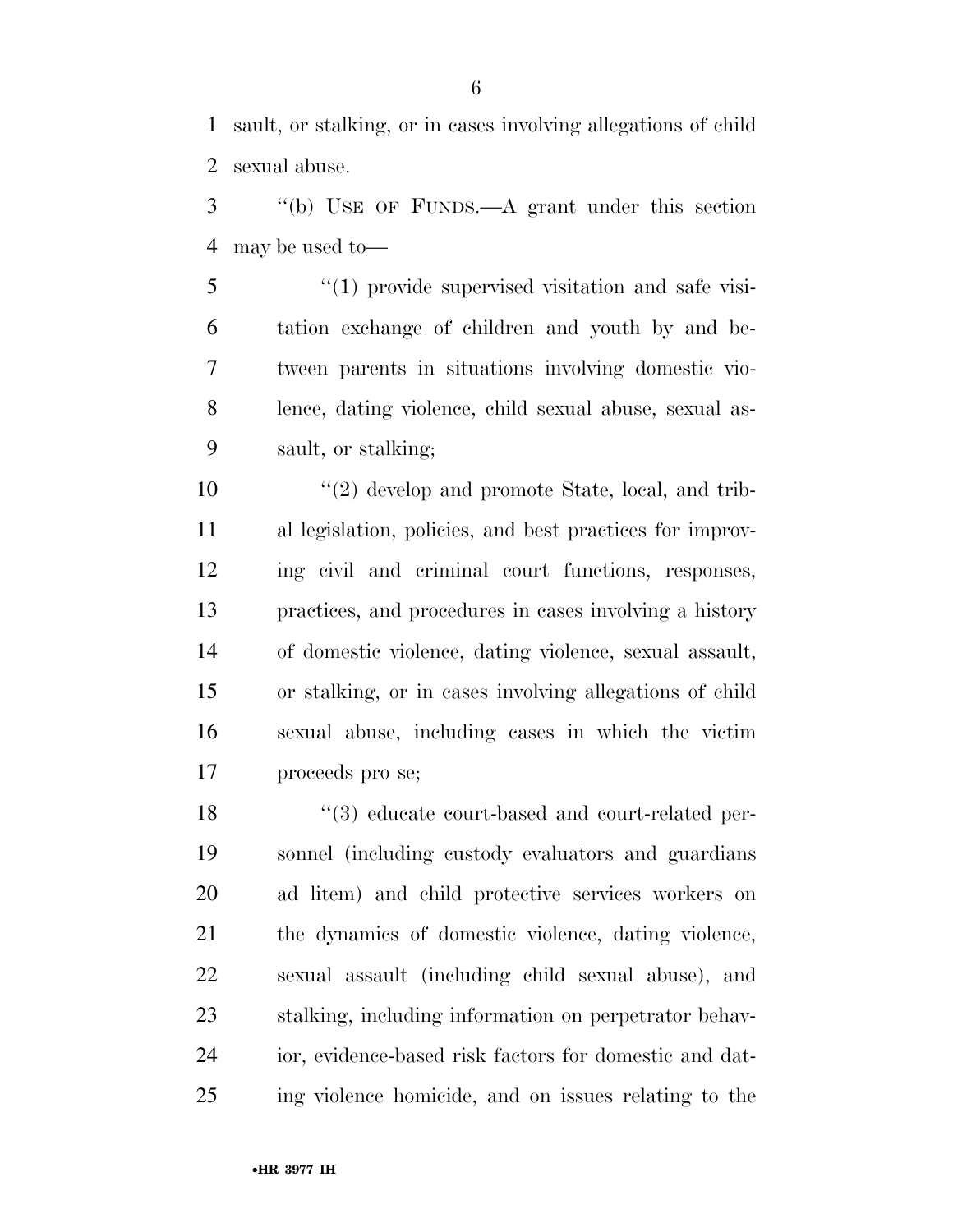| $\mathbf{1}$   | needs of victims, including safety, security, privacy,     |
|----------------|------------------------------------------------------------|
| $\overline{2}$ | and confidentiality, including cases in which the vic-     |
| 3              | tim proceeds pro se;                                       |
| $\overline{4}$ | "(4) provide appropriate resources in juvenile             |
| 5              | court matters to respond to dating violence, domestic      |
| 6              | violence, sexual assault (including child sexual           |
| 7              | abuse), and stalking and ensure necessary services         |
| 8              | dealing with the health and mental health of victims       |
| 9              | are available;                                             |
| 10             | $\cdot\cdot$ (5) enable courts or court-based or court-re- |
| 11             | lated programs to develop or enhance—                      |
| 12             | $\lq\lq$ court infrastructure (such as special-            |
| 13             | ized courts, consolidated courts, dockets, intake          |
| 14             | centers, or interpreter services);                         |
| 15             | "(B) community-based initiatives within                    |
| 16             | the court system (such as court watch pro-                 |
| 17             | grams, victim assistants, pro se victim assist-            |
| 18             | ance programs, or community-based supple-                  |
| 19             | mentary services);                                         |
| 20             | "(C) offender management, monitoring,                      |
| 21             | and accountability programs;                               |
| 22             | $\lq\lq$ (D) safe and confidential information-            |
| 23             | storage and information-sharing databases                  |
| 24             | within and between court systems;                          |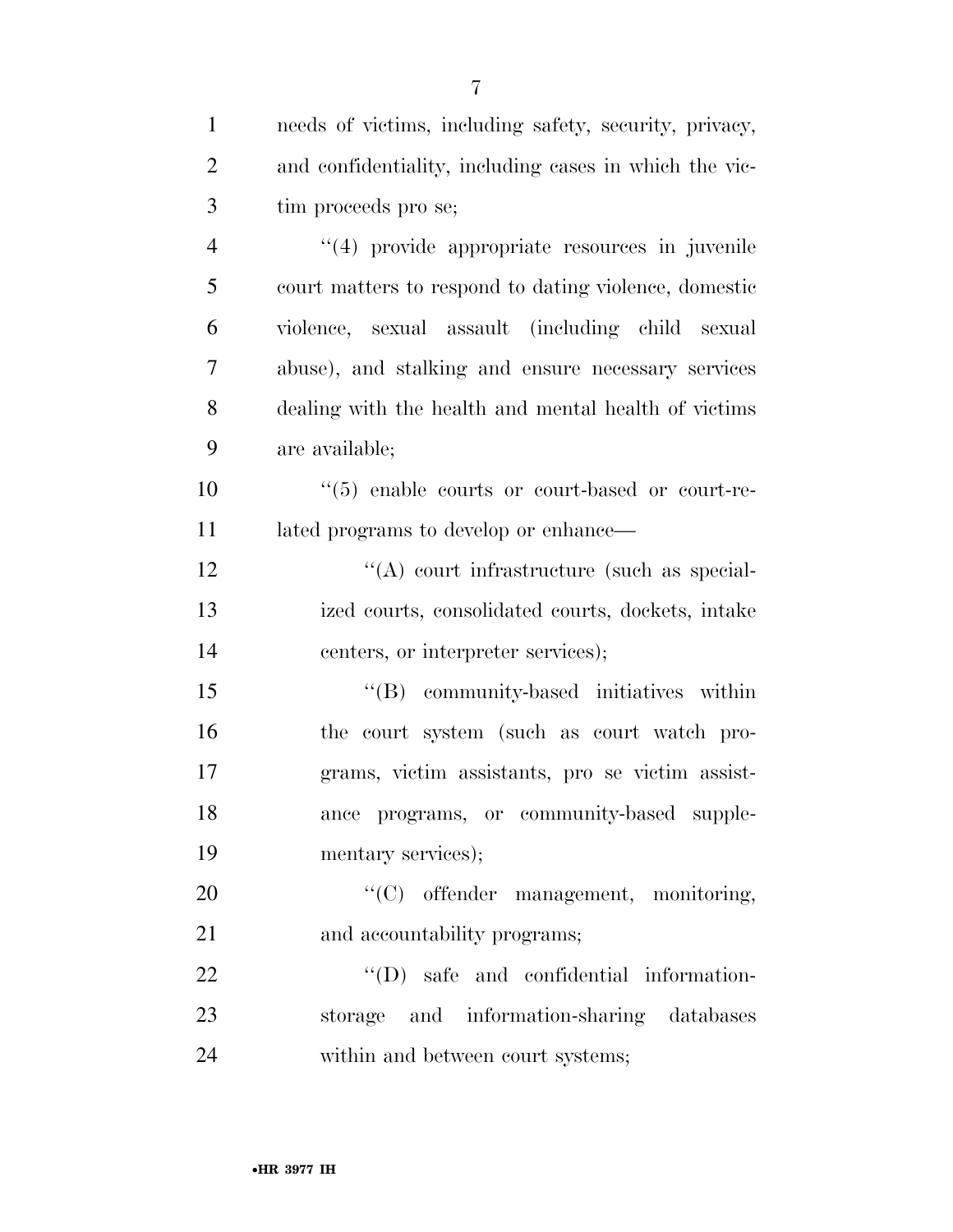| $\mathbf{1}$   | "(E) education and outreach programs to                |
|----------------|--------------------------------------------------------|
| $\overline{2}$ | improve community access, including enhanced           |
| 3              | access for underserved populations; and                |
| $\overline{4}$ | $\lq\lq(F)$ other projects likely to improve court     |
| 5              | responses to domestic violence, dating violence,       |
| 6              | sexual assault, and stalking;                          |
| 7              | "(6) provide civil legal assistance and advocacy       |
| 8              | services, including legal information and resources in |
| 9              | cases in which the victim proceeds pro se, to-         |
| 10             | $\lq\lq$ victims of domestic violence, dating          |
| 11             | violence, sexual assault, or stalking; and             |
| 12             | "(B) nonoffending parents in matters—                  |
| 13             | "(i) that involve allegations of child                 |
| 14             | sexual abuse;                                          |
| 15             | "(ii) that relate to family matters, in-               |
| 16             | cluding civil protection orders, custody,              |
| 17             | and divorce; and                                       |
| 18             | "(iii) in which the other parent is rep-               |
| 19             | resented by counsel;                                   |
| 20             | "(7) collect data and provide training and tech-       |
| 21             | nical assistance, including developing State, local,   |
| 22             | and tribal model codes and policies, to improve the    |
| 23             | capacity of grantees and communities to address the    |
| 24             | civil and criminal justice needs of victims of domes-  |
| 25             | tic violence, dating violence, sexual assault, and     |

8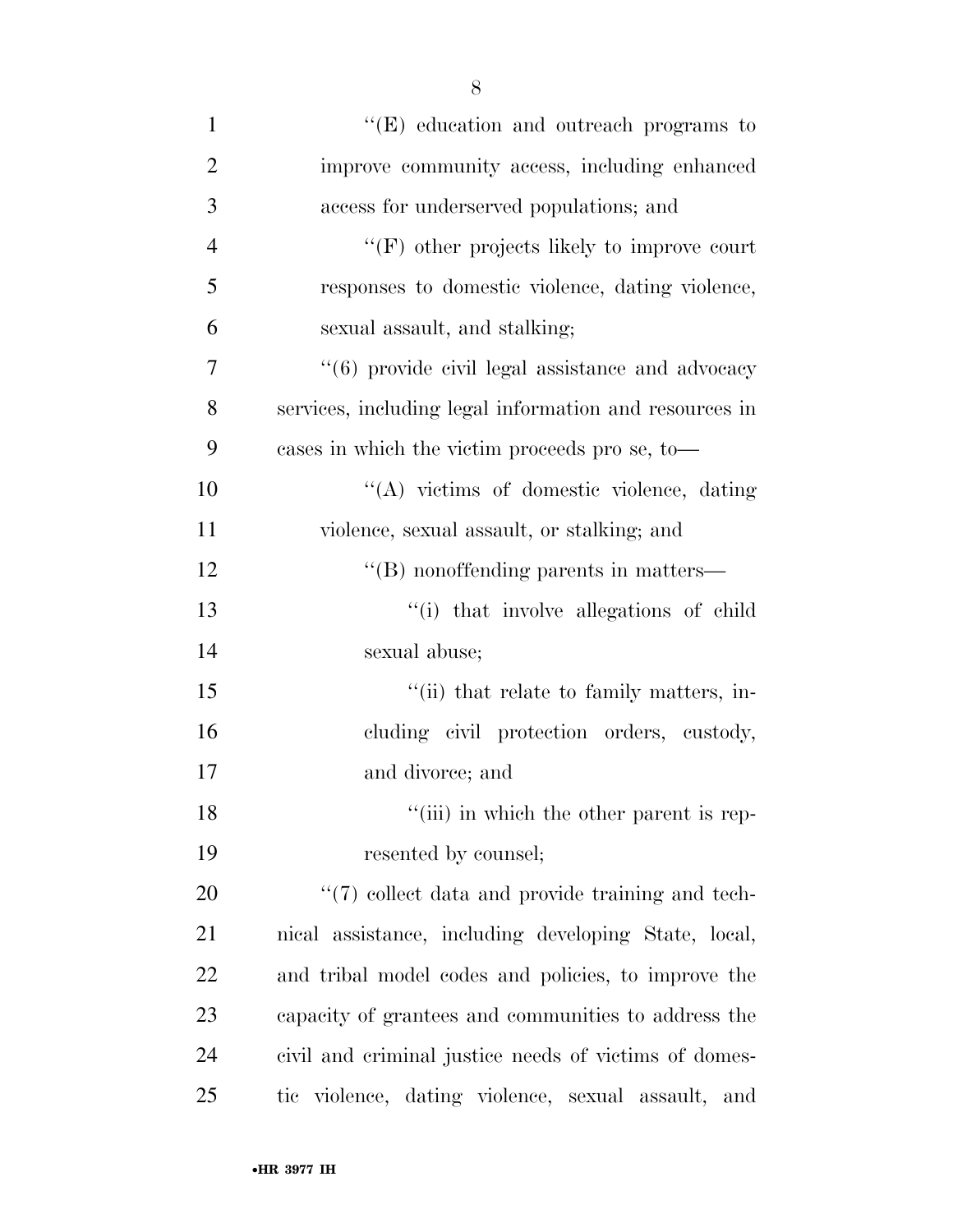| $\mathbf{1}$   | stalking who have legal representation, who are pro-   |
|----------------|--------------------------------------------------------|
| $\overline{2}$ | ceeding pro se, or are proceeding with the assistance  |
| 3              | of a legal advocate; and                               |
| $\overline{4}$ | $(8)$ improve training and education to assist         |
| 5              | judges, judicial personnel, attorneys, child welfare   |
| 6              | personnel, and legal advocates in the civil, criminal, |
| 7              | and juvenile justice systems.                          |
| 8              | $``(c)$ CONSIDERATIONS.—                               |
| 9              | " $(1)$ IN GENERAL.—In making grants for pur-          |
| 10             | poses described in paragraphs (1) through (7) of       |
| 11             | subsection (b), the Attorney General shall consider—   |
| 12             | $\lq\lq$ the number of families and victims to         |
| 13             | be served by the proposed programs and serv-           |
| 14             | ices;                                                  |
| 15             | "(B) the extent to which the proposed pro-             |
| 16             | grams and services serve underserved popu-             |
| 17             | lations;                                               |
| 18             | $\lq\lq$ (C) the extent to which the applicant         |
| 19             | cooperation and collaboration<br>demonstrates          |
| 20             | with nonprofit, nongovernmental entities in the        |
| 21             | local community with demonstrated histories of         |
| 22             | effective work on domestic violence, dating vio-       |
| 23             | lence, sexual assault, or stalking, including          |
| 24             | or tribal domestic violence coalitions,<br>State       |
| 25             | State or tribal sexual assault coalitions, local       |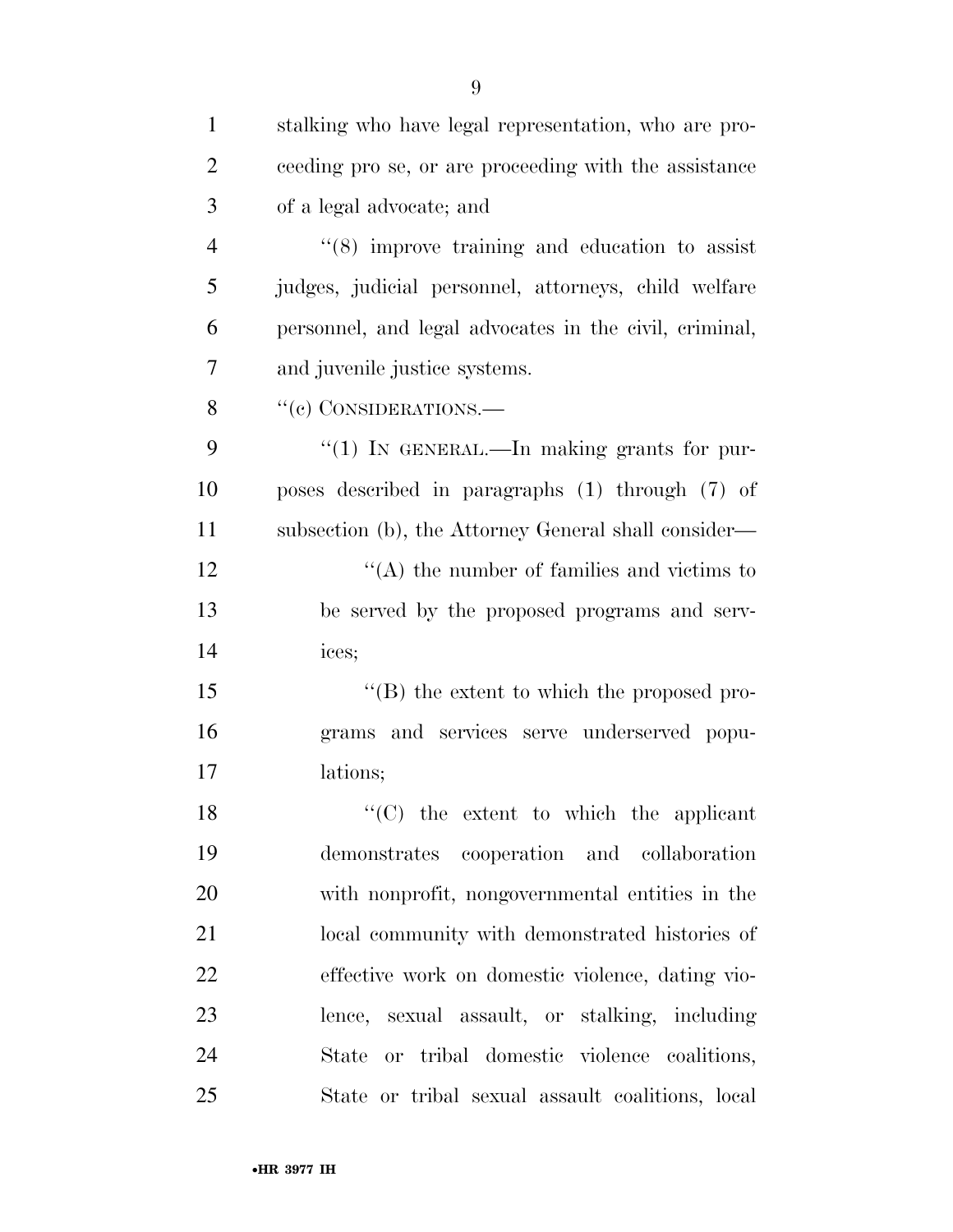| $\mathbf{1}$   | shelters, and programs for domestic violence             |
|----------------|----------------------------------------------------------|
| $\overline{2}$ | and sexual assault victims; and                          |
| 3              | $\lq\lq$ the extent to which the applicant               |
| $\overline{4}$ | demonstrates coordination and collaboration              |
| 5              | with State, tribal, and local court systems, in-         |
| 6              | cluding mechanisms for communication and re-             |
| 7              | ferral.                                                  |
| 8              | "(2) OTHER GRANTS.—In making grants under                |
| 9              | paragraph $(8)$ of subsection $(b)$ , the Attorney Gen-  |
| 10             | eral shall take consider the extent to which the ap-     |
| 11             | plicant has experience providing training, education,    |
| 12             | or other assistance to the judicial system related to    |
| 13             | family violence, child custody, child abuse and ne-      |
| 14             | glect, adoption, foster care, supervised visitation, di- |
| 15             | vorce, and parentage.                                    |
| 16             | "(d) APPLICANT REQUIREMENTS.—The Attorney                |
| 17             | General may make a grant under this section to an appli- |
| 18             | cant that—                                               |
| 19             | $\lq(1)$ demonstrates expertise in the areas of do-      |
| 20             | mestic violence, dating violence, sexual assault,        |
| 21             | stalking, or child sexual abuse, as appropriate;         |
| 22             | $\lq(2)$ ensures that any fees charged to individ-       |
| 23             | uals for use of supervised visitation programs and       |
| 24             | services are based on the income of those individ-       |
| 25             | uals, unless otherwise provided by court order;          |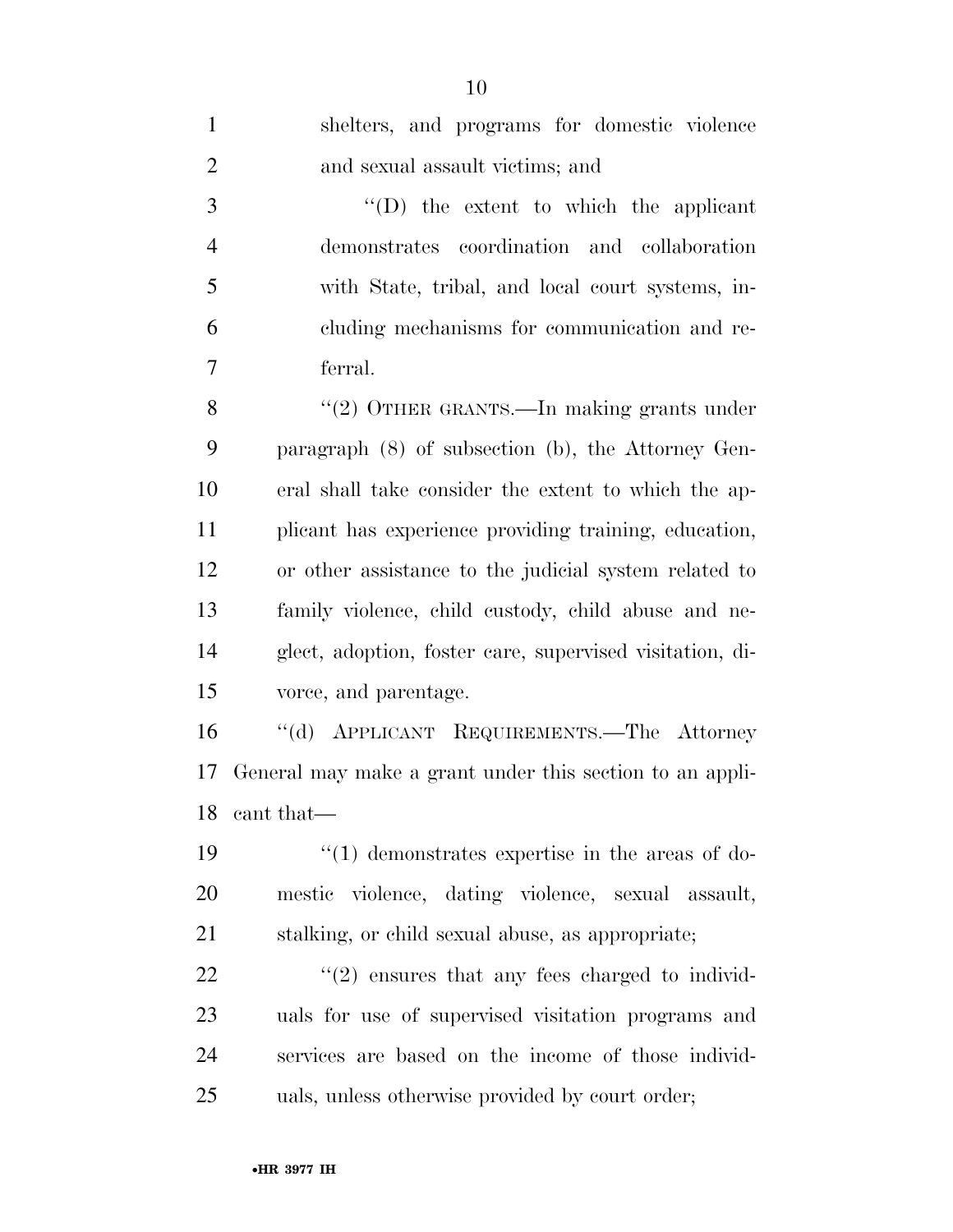1 ''(3) for a court-based program, certifies that victims of domestic violence, dating violence, sexual assault, or stalking are not charged fees or any other costs related to the filing, petitioning, modi- fying, issuance, registration, enforcement, with- drawal, or dismissal of matters relating to the do- mestic violence, dating violence, sexual assault, or stalking;

9 ''(4) demonstrates that adequate security meas- ures, including adequate facilities, procedures, and personnel capable of preventing violence, and ade- quate standards are, or will be, in place (including the development of protocols or policies to ensure that confidential information is not shared with courts, law enforcement agencies, or child welfare agencies unless necessary to ensure the safety of any child or adult using the services of a program fund- ed under this section), if the applicant proposes to operate supervised visitation programs and services or safe visitation exchange;

 $\frac{1}{2}$  (5) certifies that the organizational policies of the applicant do not require mediation or counseling involving offenders and victims being physically present in the same place, in cases where domestic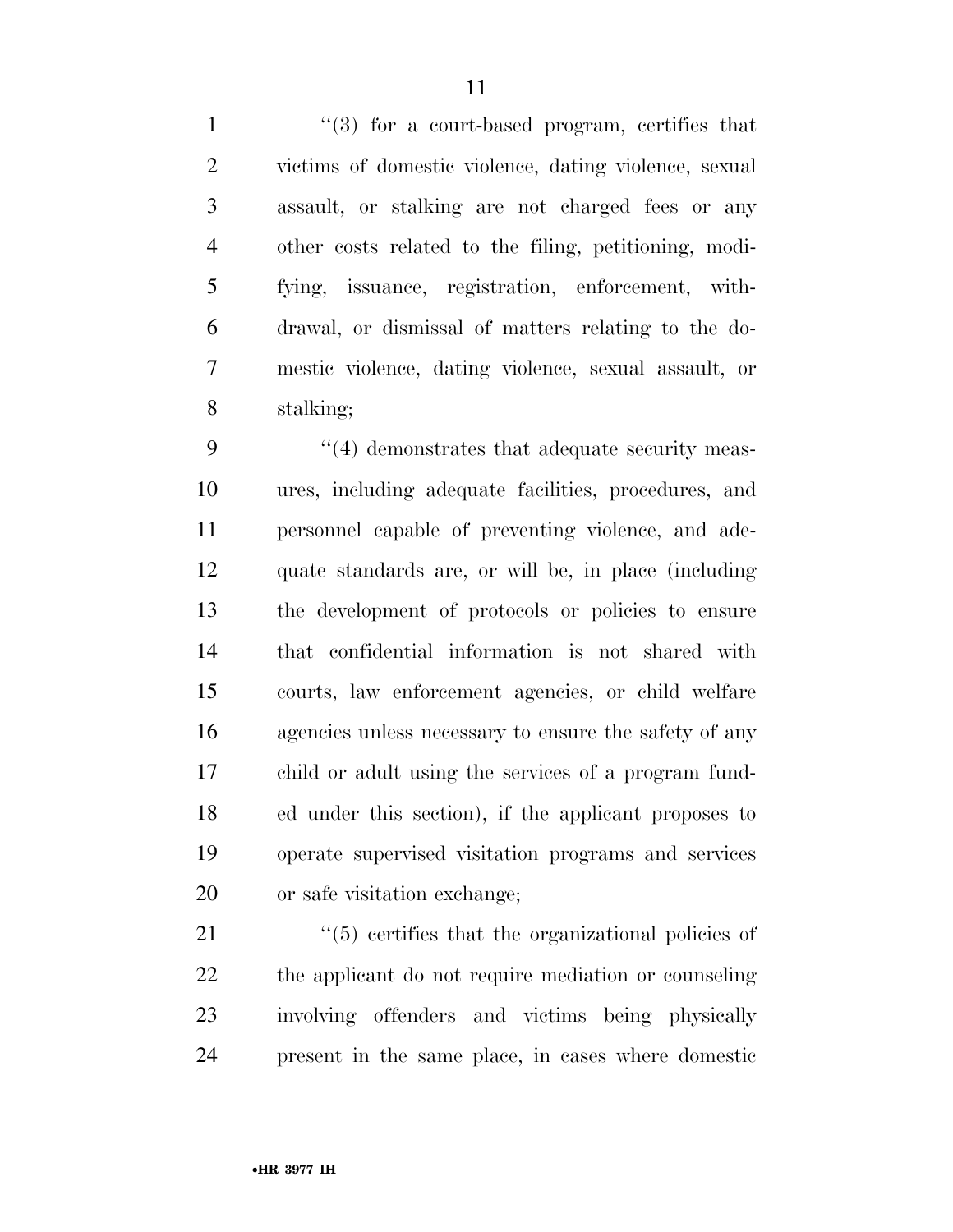violence, dating violence, sexual assault, or stalking is alleged;

3 "(6) certifies that any person providing legal assistance through a program funded under this sec- tion has completed or will complete training on do- mestic violence, dating violence, sexual assault, and stalking, including child sexual abuse, and related legal issues; and

9 ''(7) certifies that any person providing custody evaluation or guardian ad litem services through a program funded under this section has completed or will complete training developed with input from and in collaboration with a tribal, State, territorial, or local domestic violence, dating violence, sexual as- sault, or stalking organization or coalition on the dy- namics of domestic violence and sexual assault, in- cluding child sexual abuse, that includes training on how to review evidence of past abuse and the use of evidenced-based theories to make recommendations on custody and visitation.

21 "(e) AUTHORIZATION OF APPROPRIATIONS.—There is authorized to be appropriated to carry out this section, \$22,000,000 for each of the fiscal years 2013 through 2017. Amounts appropriated pursuant to this subsection shall remain available until expended.''.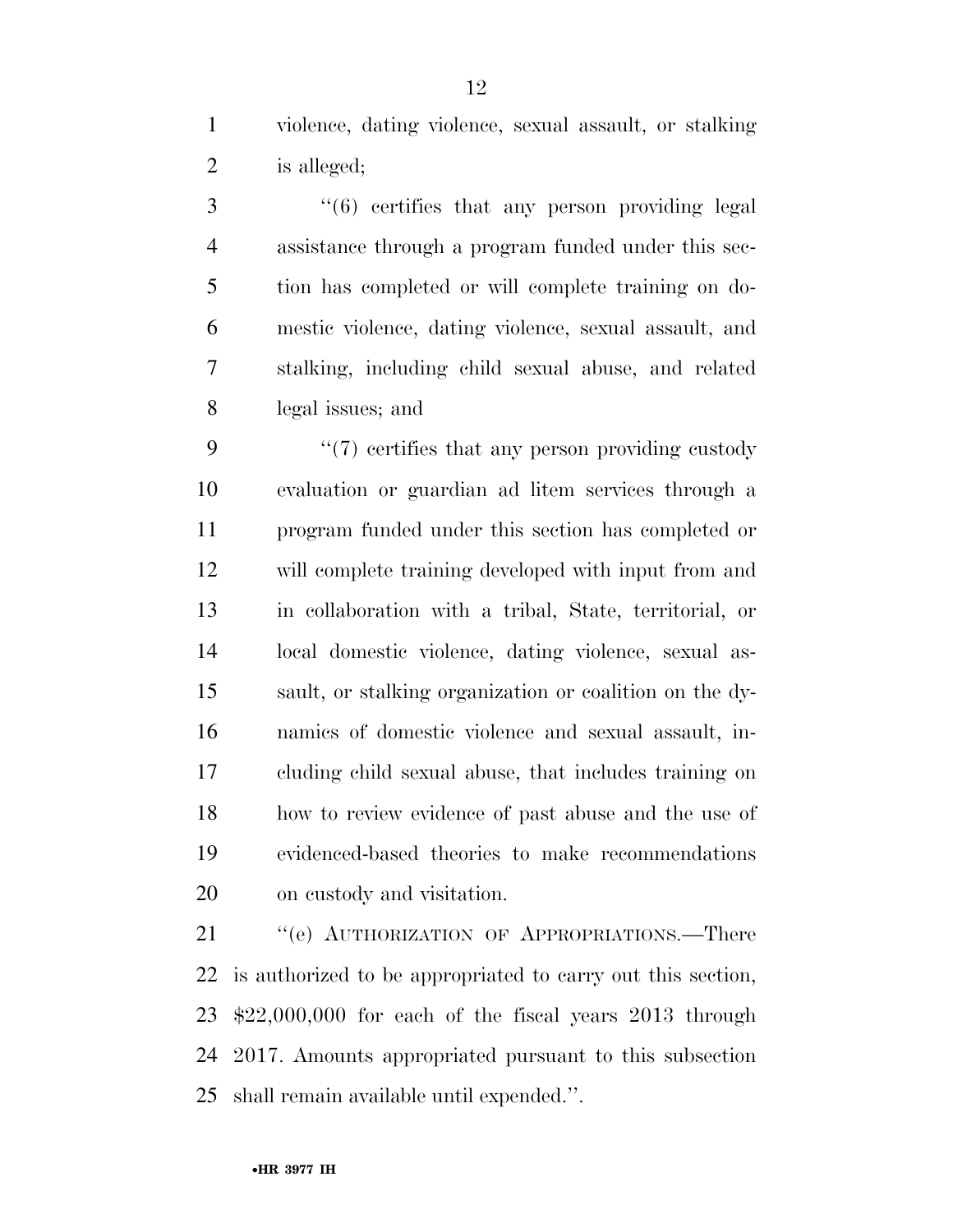| 1              | SEC. 3. COURT-APPOINTED SPECIAL ADVOCATE PROGRAM.            |
|----------------|--------------------------------------------------------------|
| 2              | Subtitle B of the Victims of Child Abuse Act of 1990         |
| 3              | $(42 \text{ U.S.C. } 13011 \text{ et seq.})$ is amended—     |
| $\overline{4}$ | $(1)$ in section 216 (42 U.S.C. 13012), by strik-            |
| 5              | ing "January 1, 2010" and inserting "January 1,              |
| 6              | $2015$ ";                                                    |
| 7              | $(2)$ in section 217 (42 U.S.C. 13013)—                      |
| 8              | $(A)$ in subparagraph $(A)$ of subsection                    |
| 9              | $(e)(2)$ , by striking "Code of Ethics" and insert-          |
| 10             | ing "Standards for Programs"; and                            |
| 11             | (B) by adding at the end the following:                      |
| 12             | "(e) REPORTING BY GRANTEES.—An organization                  |
| 13             | that receives a grant under this section for a fiscal year   |
| 14             | shall submit to the Administrator a report regarding the     |
| 15             | use of the grant for the fiscal year, including a discussion |
| 16             | of outcome performance measures (which shall be estab-       |
| 17             | lished by the Administrator) to determine the effectiveness  |
|                | 18 of the programs of the organization in meeting the needs  |
| 19             | of children in the child welfare system."; and               |
| 20             | $(3)$ in subsection (a) of section 219 (42 U.S.C.            |
| 21             | 13014), by striking "fiscal years 2007 through               |
| 22             | 2011" and inserting "the fiscal years 2013 through           |
| 23             | $2017$ ".                                                    |